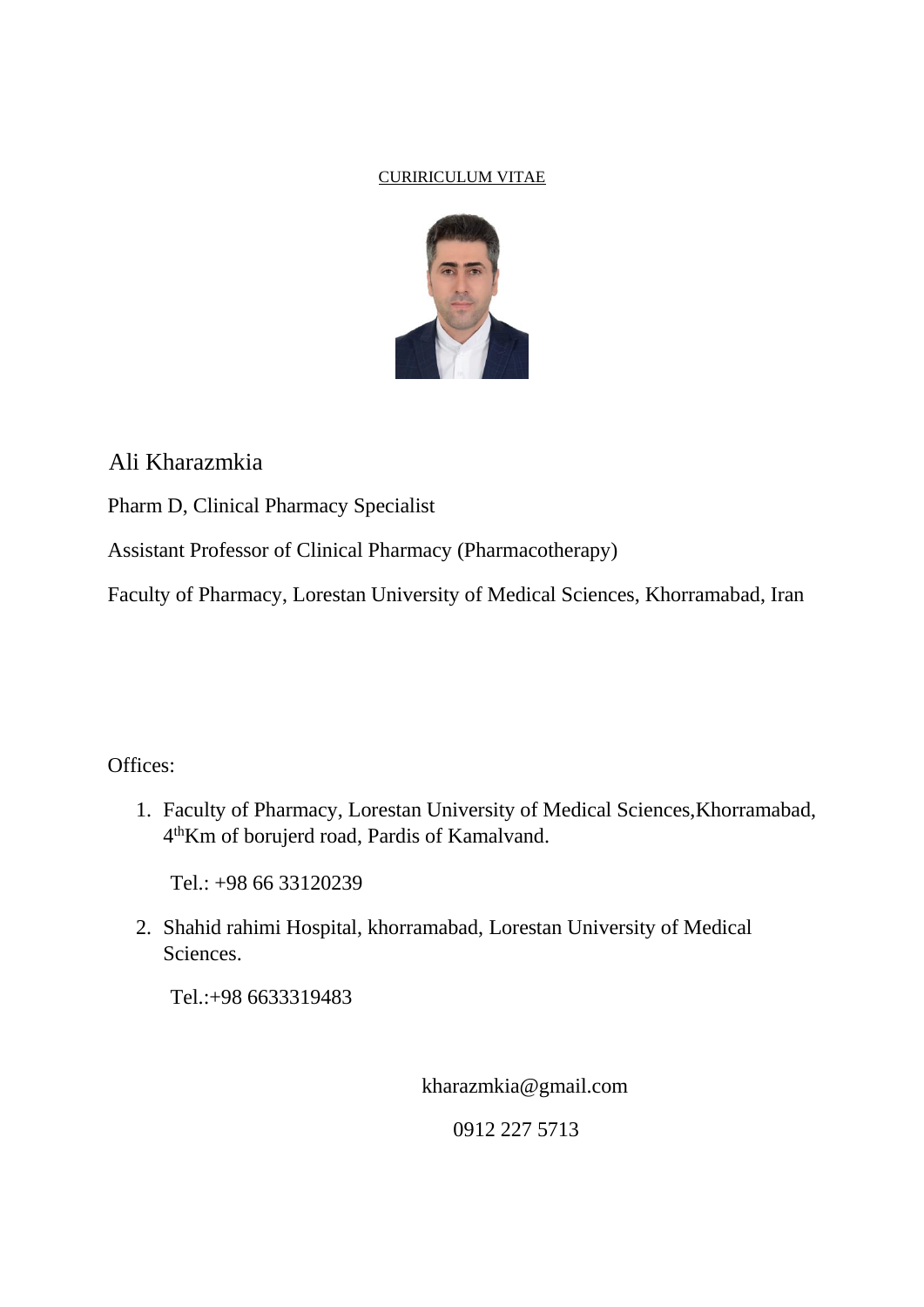## Education/Degree

2013: Clinical Pharmacy Residency Training Program, Faculty of Pharmacy, Shahid Beheshti University of Medical Sciences, Tehran, Iran.

2005: Doctor of Pharmacy, Pharm D. Faculty of Pharmacy, Tabriz University of Medical Sciences, Tabriz, Iran.

Pharmacy Licenses

Iranian Board Certified Pharmacotherapy Specialist (IBCPS)

Clinical Pharmacy Practitioner (Pharm D)

Registered Pharmacist (Iranian Medical Council ID:D-12116)

Professional & Clinical Experiences

- 1. Jolfa Health network, Tabriz university of medical sciences, Jolfa, Iran Position: Head of Drug inspection affairs department, 2005 – 2006
- 2. Zahravi Pharmaceutical company Position: Head of sterile and solid department, 2006 – 2007
- 3. Drug and Poisoning information center of Health ministry Position: Expert member of DPIC, 2008 – 2010
- 4. Food and Drug Deputy, ShahidBeheshti university of medical sciences,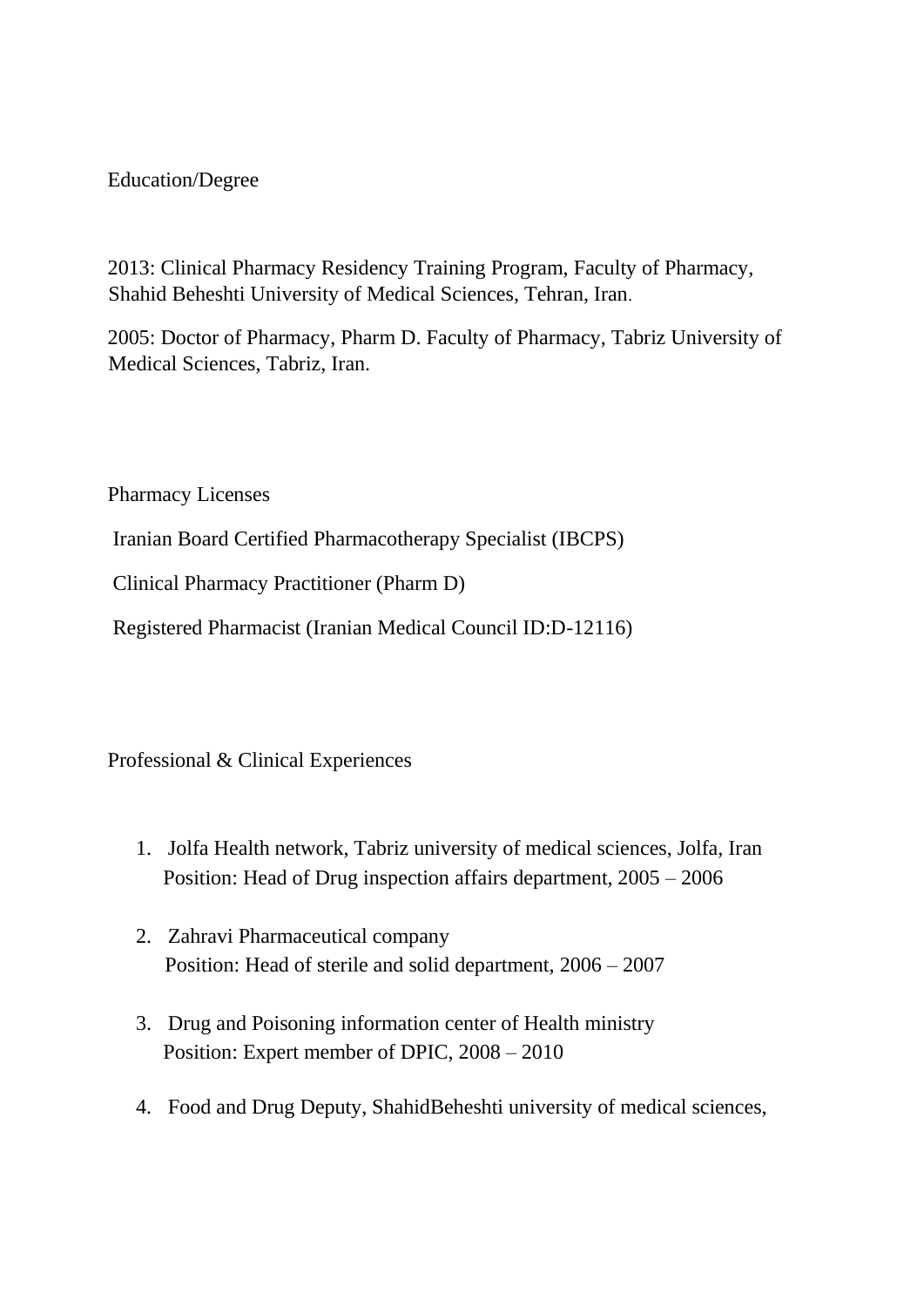Tehran, Iran Position: Inspector, 2010

- 5. Iranian Society of Clinical Pharmacy Position: Permanent Member, 2010 – present
- 6. Faculty of Pharmacy, Lorestan University of Medical Sciences Position: Chancellor of faculty,  $2015 - 2016$
- 7. Clinical Pharmacy Department, School of Pharmacy, Lorestan University of Medical Sciences Position: Member of the Department, 2014-present
- 8. The Pharmacy and drug information center of school, Imam Khomeini , Lorestan University of Medical Sciences Position: Head of the Pharmacy and drug information center of school, March 2015- 2017
- 9. Deputy Development and Resource Management of Lorestan University of Medical Sciences Position: Vice-chancellor, April 2016 - 2018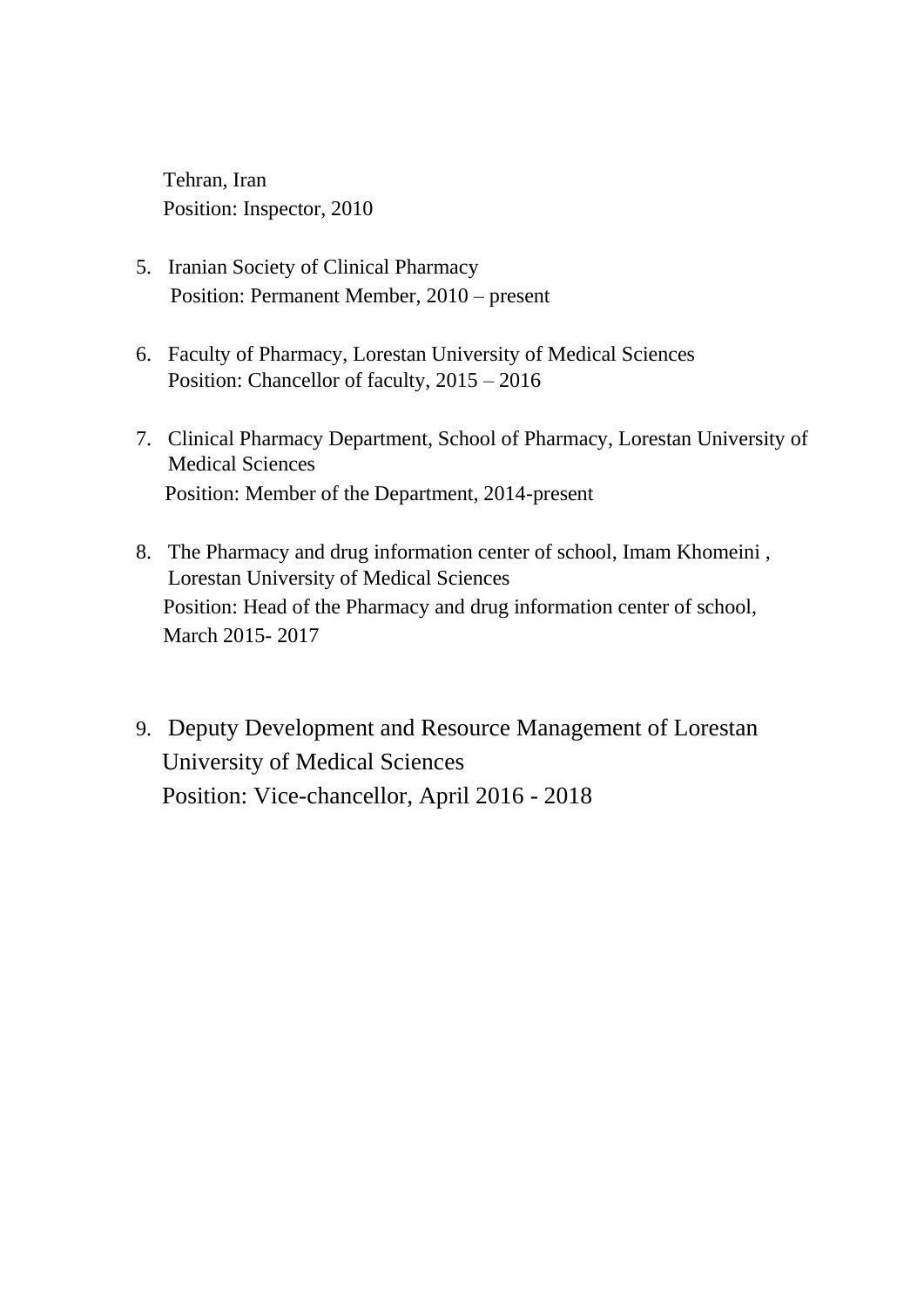Services and interested activities

- 1. Anticoagulation management services (inpatient and outpatient)
- 2. Drug safety (drug related morbidity, adverse drug reaction, dose individualization,interaction, special patient population monitoring, medication errors,...)
- 3. Drug information (drug information on a specific disease, development information,Delivery,...)
- 4. Clinical Pharmacy (intervention, patient specific pharmacotherapy, outcome Assessment...)
- 5. Hospital pharmacy practice (formulary management, DTC, IV admixture)
- 6. Clinical pharmacokinetics (Calculation, TDMs,...)
- 7. Pharmacy, medicine student education
- 8. Extemporaneous formulation
- 9. Drug protocols and treatment guidelines: establishment, implementation and evaluation.
- 10. Total, partial and Peripheral Parenteral Nutrition

Other activities

9<sup>th</sup> national seminar of Pharmacy students, Tabriz University of medical sciences, Tabriz, Iran As: Head of executive committee (2004)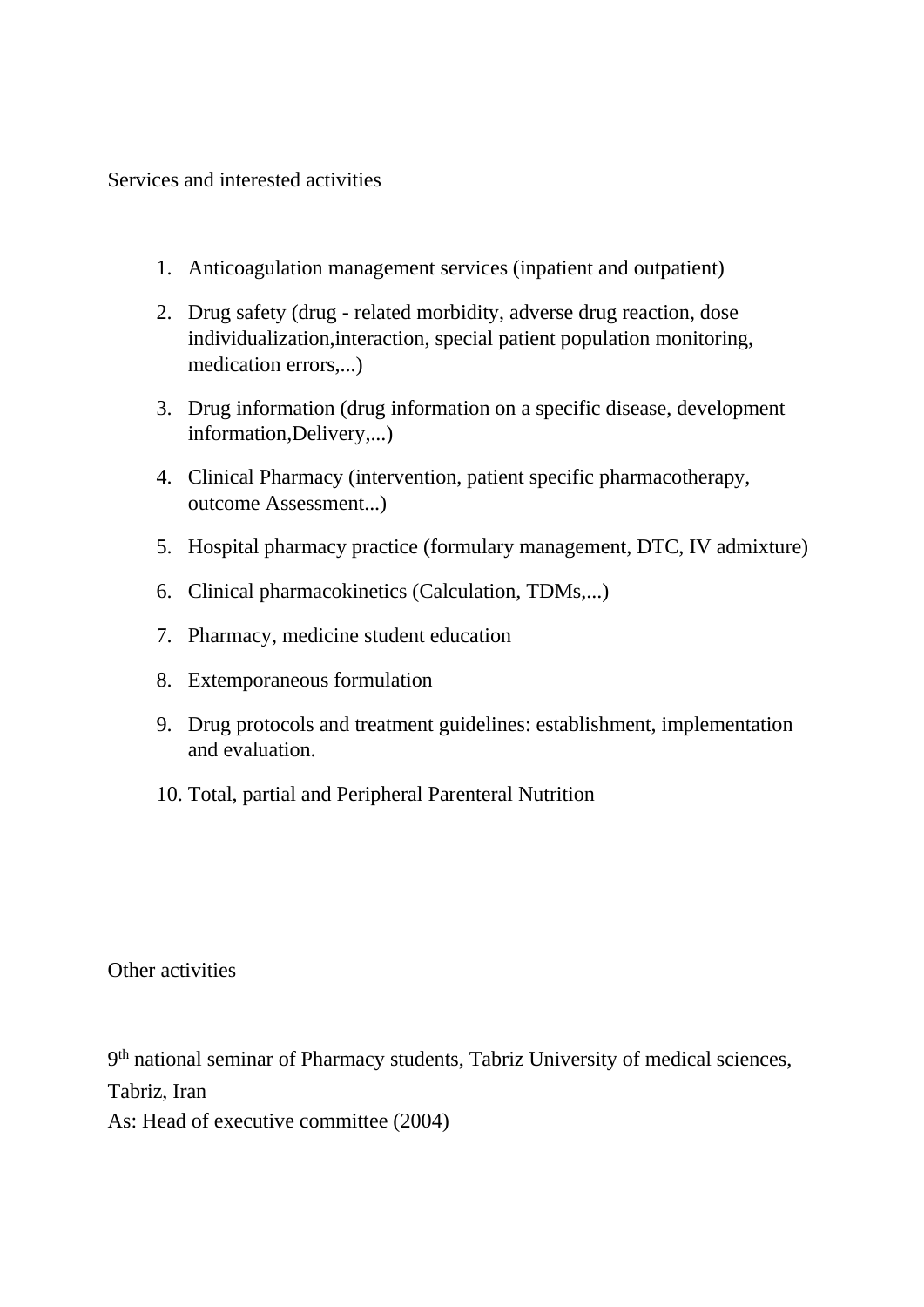9 th Iranian national seminar of Pharmaceutical sciences, Tabriz University of medical sciences, Tabriz, Iran As: Head of executive committee (2005)

Winning of first place in Tabriz academic wrestling competitions ship, Tabriz (2004) Winning of first place in Regional academic wrestling competitions ship, Ardebil (2002)

Teaching experiences

School of Pharmacy, Shahid Beheshti University of medical sciences, Tehran, Iran. Course: Pharmacotherapy and Pharmacy practice training programs (2009-2011)

School of Pharmacy, Azad Islamic University of Pharmaceutical sciences, Tehran, Iran. Course: Pharmacotherapy 2 and 3, Clinical trials, Injec on Methods (2011-2013)

School of Dentistry, Lorestan University of medical sciences, Khorramabad, Iran. Course: Pharmacology (2014)

School of Medicine, Lorestan University of medical sciences, Khorramabad, Iran. Course: Pharmacology and Pharmacotherapy (2014 – Present) Reviewing

School of Pharmacy, Lorestan University of medical sciences, Khorramabad, Iran. Course: Pharmacology and Pharmacotherapy (2014 – Present) Reviewing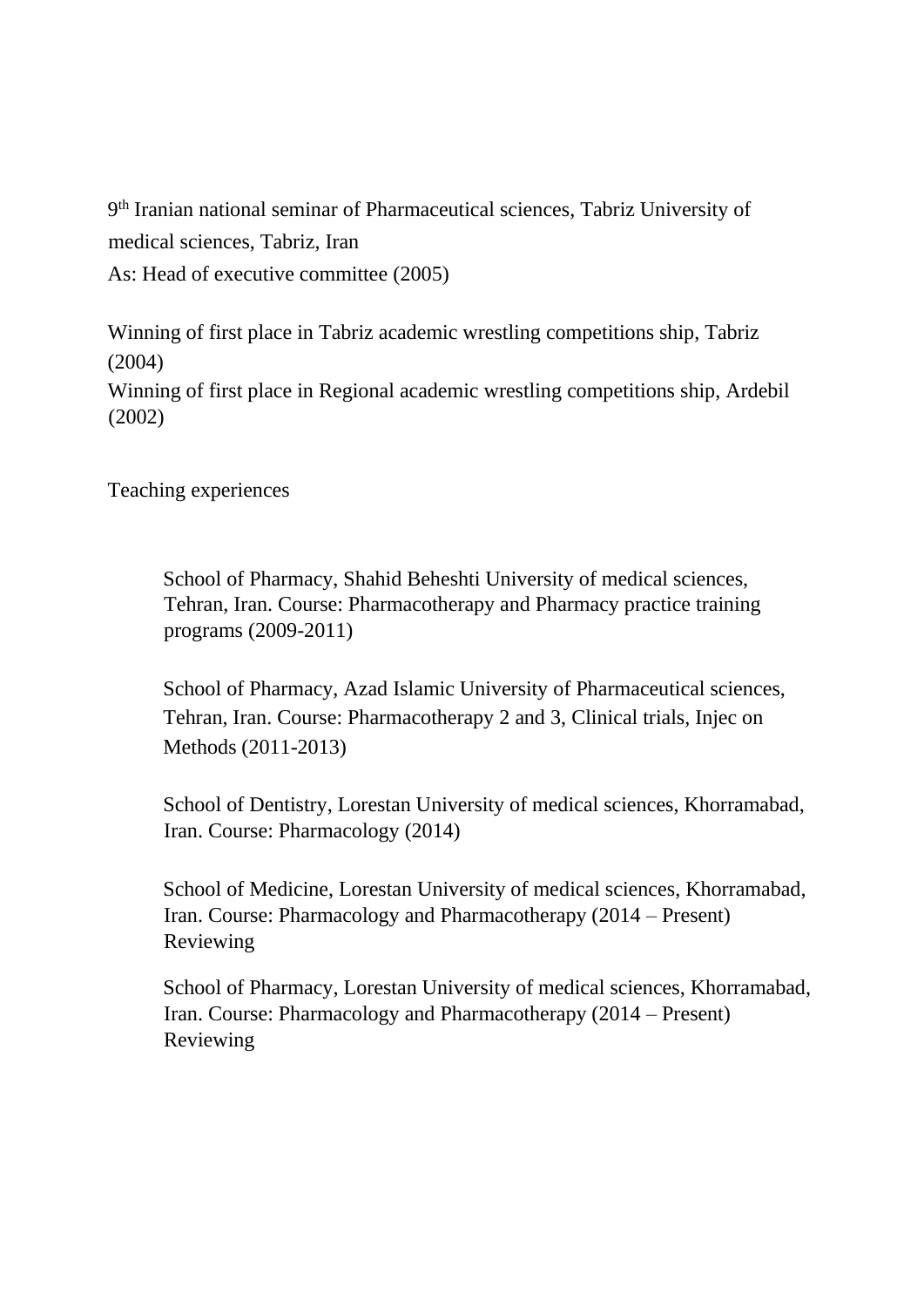Iranian Journal of Pharmaceutical Research (IJPR), article reviewer 2014 - Present Journal of Research in Pharmacy Practice (JRPP), article reviewer 2014 - Present Jundishapur Journal of Natural Pharmaceutical Products (JJNP), article reviewer 2014- Present

Complementary courses

Sources and Qualifying of drug and poisoning information 2009

Warfarin Clinic 2011

Microbial control of Water sources 2008

General management course 2008

Process Failure Mode and Effective Analysis in Pharmaceutical Manufacturing 2008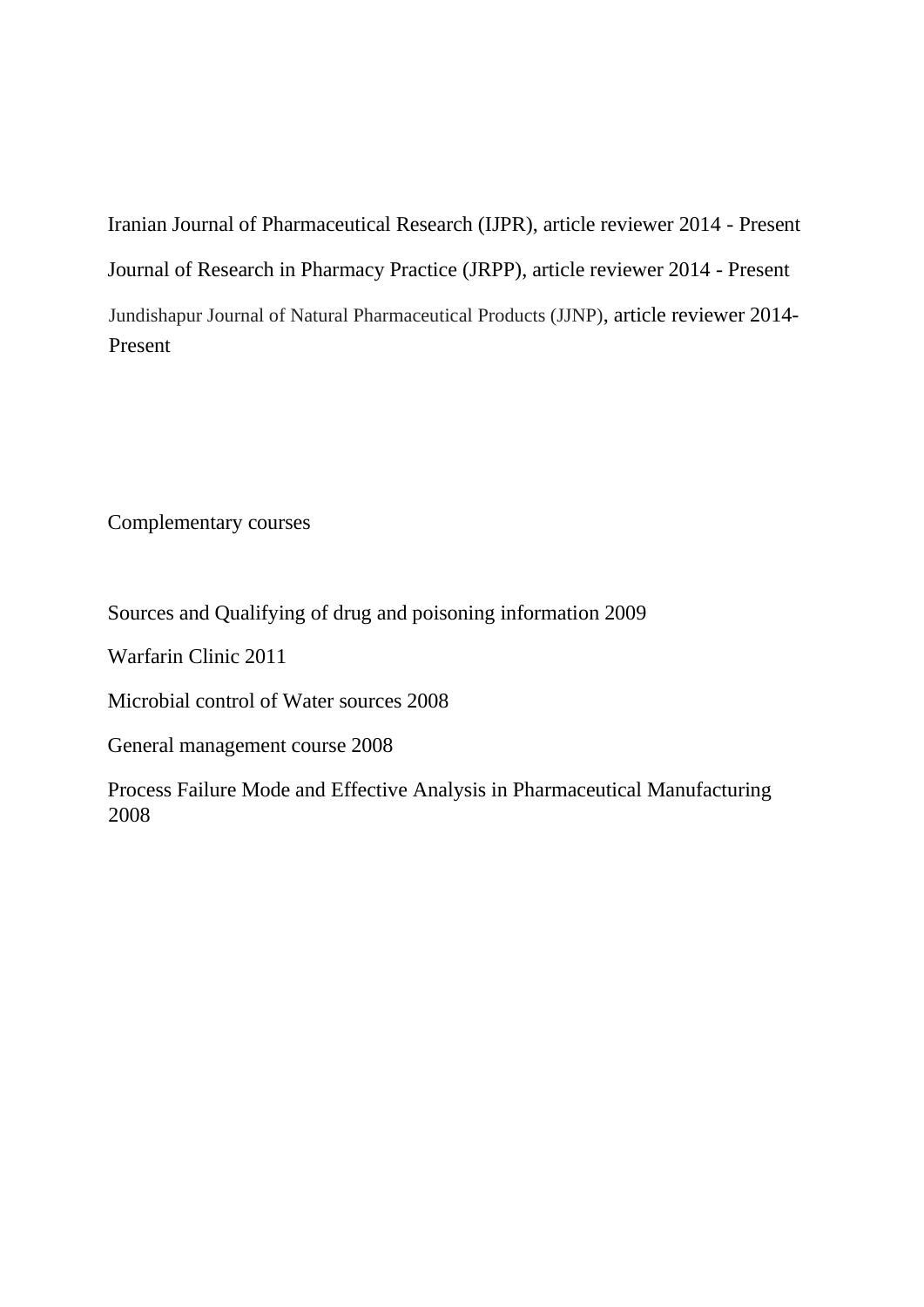Publications:

- 1. Hasanvand, A., Kharazmkia, A., Mir, S., Khorramabadi, R.M., Darabi, S. (2018). Ameliorative effect of ferulic acid on gentamicin-induced nephrotoxicity in a rat model; role of antioxidant effects. [Journal of Renal](http://rsf.research.ac.ir/Index.php?itemId=82869)  [Injury Prevention,](http://rsf.research.ac.ir/Index.php?itemId=82869) 7(2), pp. 73-77.
- 2. Hasanvand, A., Kharazmkia, A., Mir, S. Amanolahi P, Khorramabadi, R.M., Goudarzi M. (2018). Evaluation of the antioxidant effects of zolpidem in the rat model of cisplatin-induced nephrotoxicity. journal of renal injury prevention
- 3. Soltani R, Hashemi M, Farazmand A, Asghari GH, Ghahdarijani K, Kharazmkia A, Ghanadian SM.(2017). Evaluation of the Effects of Cucumis sativus Seed Extracton Serum Lipids in Adult Hyper-lipidemic Patients: A Randomized Double-Blind Placebo-Controlled Clinical Trial, Journal of Food Science Vol.82,Nr.1,2017
- 4. Hasanvand A, Kharazmkia A., Abbaszadeh A, Darabi S, Nazari A, Gholami M. (2017). Evaluation of selenium on kidney function following ischemic injury in rats; protective effects and antioxidant activity. J Renal Inj Prev. 2017; 6(2): 93-98.
- 5. Kharazmkia A., Ahmadpoor P., Ziaei Sh., Salamzadeh J., Pour-Reza-Gholi F., Khoshdel A., Samavat Sh., Samadian F., Nafar M.(2014). Effects of Pioglitazone on Blood Glucose and Inflammatory Markers of Diabetic Kidney Transplant Patients: a Randomized Controlled Trial,Iran J Kidney Dis, 8(5):408-16.
- 6. Baniasadi Sh., Habibi M., Kharazmkia A. and et al. (2014).Increasing the number of adverse drug reactions reporting: the role of clinical pharmacy residents, Iran J Pharm Res, 13(1):2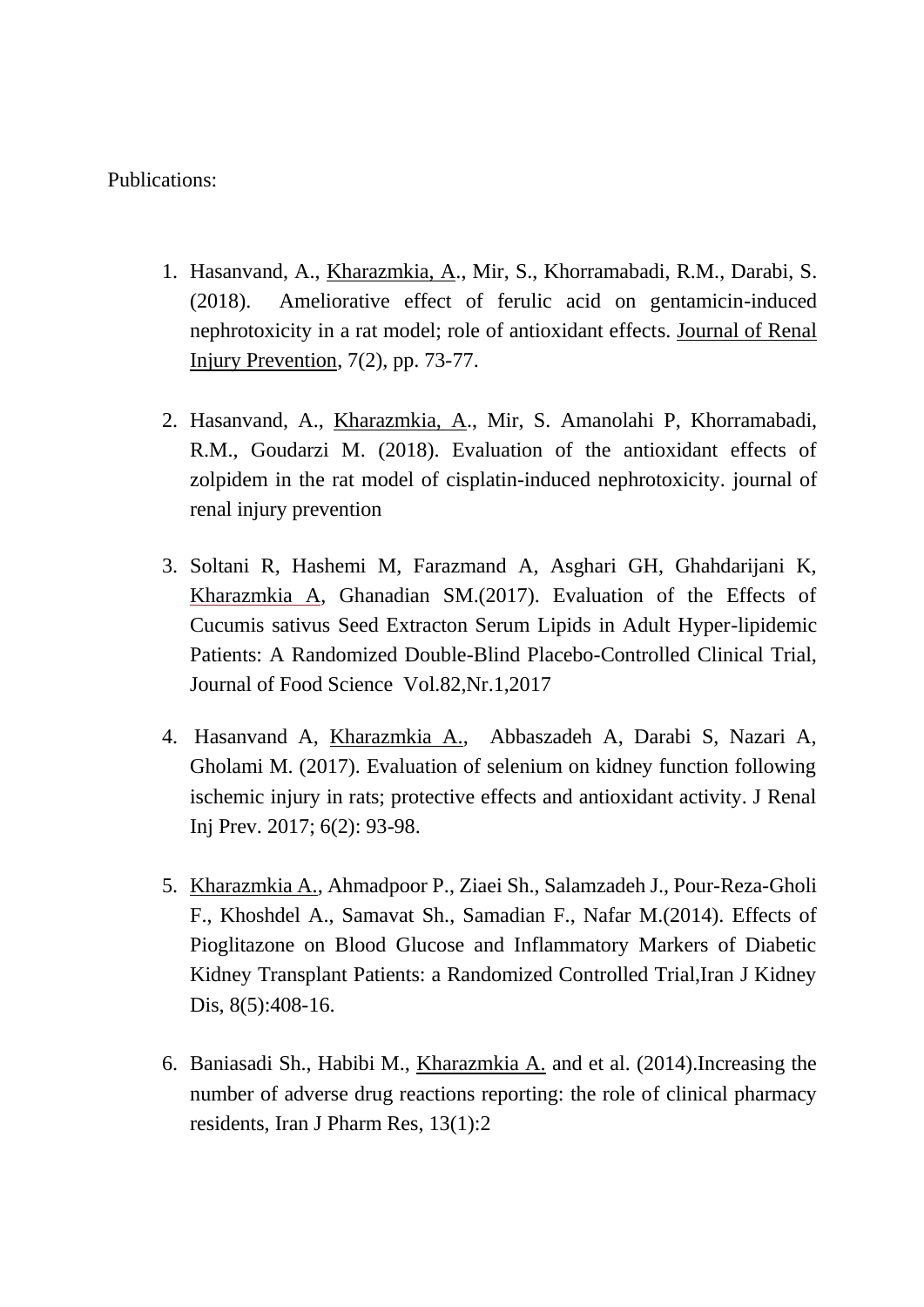- 7. Abbasinazari M., Farsad F., Kharazmkia A. and et al. (2011). Comparison of Maastricht index between ICU admitted patients receiving a standard enteral feeding product or kitchen made enteral feeding in a teaching hospital of Iran.Journal of Mazandaran University of Medical Sciences (JMUMS), 21(81): 53
- 8. Garjani A., Afrooziyan A., Nazemiyeh H., Najafi M., Kharazmkia A., MalekiDizaji N. (2009).Protective effects of hydroalcoholic extract from rhizomes of Cynodondactylon (L.) Pers. on compensated right heart failure in rats. (2009). BMC Complement Altern Med, 5(9): 28Epub.
- 9. S Mohammadi, A Garjani, M Najafi, H Namzeiy, A Kharazmkia … [Protective effects of hydroalcoholic extract from rhizomes of Cynodon](https://scholar.google.com/scholar?oi=bibs&cluster=12036213428774612469&btnI=1&hl=en)  [dactylon \(L.\) Pers. on compensated right heart failure in rats.](https://scholar.google.com/scholar?oi=bibs&cluster=12036213428774612469&btnI=1&hl=en) (2009). International Journal of Pharmacology.

## Conferences and lectures

18th Asian conference on Clinical Pharmacy and 9<sup>th</sup> National conference on Clinical Pharmacy (2018), The study of the effect of secondhand smoke exposure on the level of interleukin 18 In non-smokers, Poster presentation, Tehran, Iran.

American College of Clinical Pharmacy Virtual Poster Symposium (2014), Effects of Pioglitazone on Blood Glucose and Inflammatory Markers of Diabetic Kidney Transplant Patients, entitled abstract.

14th international congress of Nephrology, dialysis and kidney transplantation (2014), Effects of Pioglitazone on Blood Glucose and Inflammatory Markers of Diabetic Kidney Transplant Patients, Poster presentation, Isfahan, Iran.

Scientific conference of Anemia (2015), Pharmacotherapy of anemia in chronic diseases, oral lecture, Lorestan University of Medical Sciences, Khorramabad, Iran.